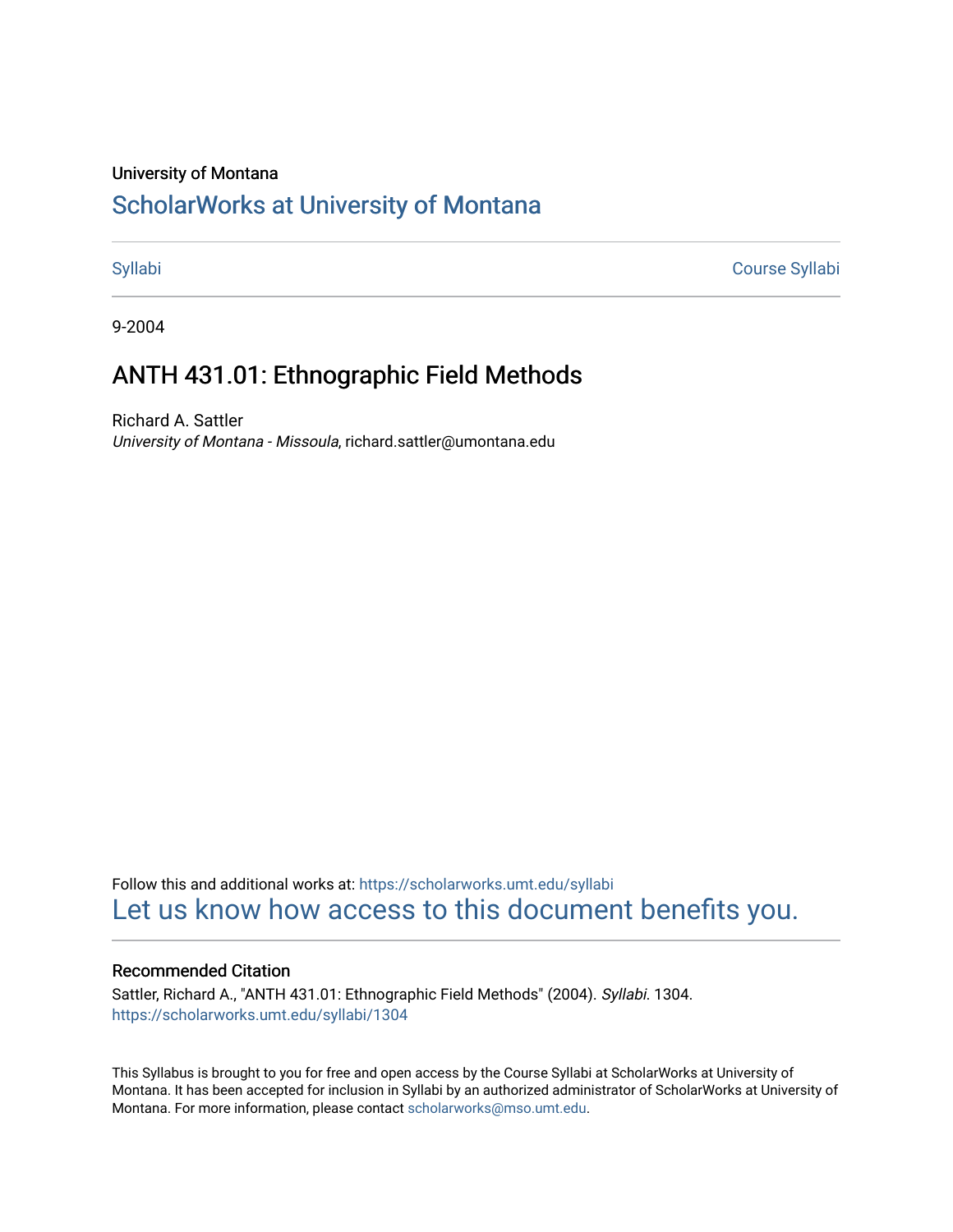# **ANTHROPOLOGY 431: ETHNOGRAPHIC FIELD METHODS M/W/F \* 10:10am-11:00am \* Social Sciences 238**

**INSTRUCTOR:** Richard A. Sattler **OFFICE:** SS 232

 **PHONE:** 243-5833 **OFFICE HOURS:** T/W 11:00-12:00am **E-MAIL:** richard.sattler@umontana.edu R 3:30-4:00pm

# **COURSE DESCRIPTION**

 This course provides an introduction to socio-cultural anthropological methods including participant observation, interviewing and narrative techniques and analysis of qualitative data. The course takes a handson approach to learning, with students actively engaged in the processes under discussion. We will examine the place of anthropological research in the social sciences and its relationship to other methodologies, as well as ethical issues involved in socio-cultural research. We will then examine the procedures for designing research projects, conducting field research, & analyzing & presenting the data.

# **COURSE OBJECTIVES**

- 1. Students will gain knowledge of established research methods in ethnology and the social sciences.
- 2. Students will develop an appreciation of ethical issues and practices in the socio-cultural anthropological research.
- 3. Students will acquire skills in the application of anthropological research methods and the analysis of anthropological data.
- 4. Students will learn how to articulate their findings and structure a meaningful narrative.

# **COURSE REQUIREMENTS**

# **Course Evaluation:**

- **Course Projects:** Each student will design, implement, analyze, and present a research project based on surveys, interviews, and observation on a particular topic (see "Guide for Research Projects" on-line). Students will submit research designs, sample IRB statements, survey questionnaires, interview schedules and protocols, and observational protocols prior to engaging in research. They will also present on-going analysis of the data collected. These will be discussed in class and evaluated by the instructor. Projects are worth 40% of your grade.
- **Presentations:** Each student will give a short (10-15 minute) in-class presentation on their research, presenting the results of that research, but also discussing the methods and research process (see "Guide for Presentations" on-line). Presentations are worth 20% of your grade.
- **Discussion:** This course is designed for students to engage and discuss research issues in order to develop research and decision-making skills. Active participation by all students is required to achieve this goal. All students are expected to read all assigned materials and to be ready to discuss them in class. All students are also expected to contribute to the growth and development of other students through the fair and constructive discussion of their projects and research tools. Discussion counts for 20% of your grade.
- **Research Papers:** Each student must write an eight to ten (8-10) page research paper based on your original research. Papers will be evaluated on the logic and support for your position, as well as the organization and style. All papers must be typed, double-spaced, on one side of the page. All papers are due on **Friday, Dec 3**. The paper is worth 20% of your grade. If you need assistance in starting your paper, please contact the instructor as soon as possible. See "Guide to Writing Assignments" on Blackboard for details.
- **Graduate Students:** Graduate students are required to write a fifteen to twenty (15-20) page research paper on their research, which includes a literature survey and reference to published sources on their topic. Graduate students also are expected to take the lead in class discussion and will be graded on individual academic performance.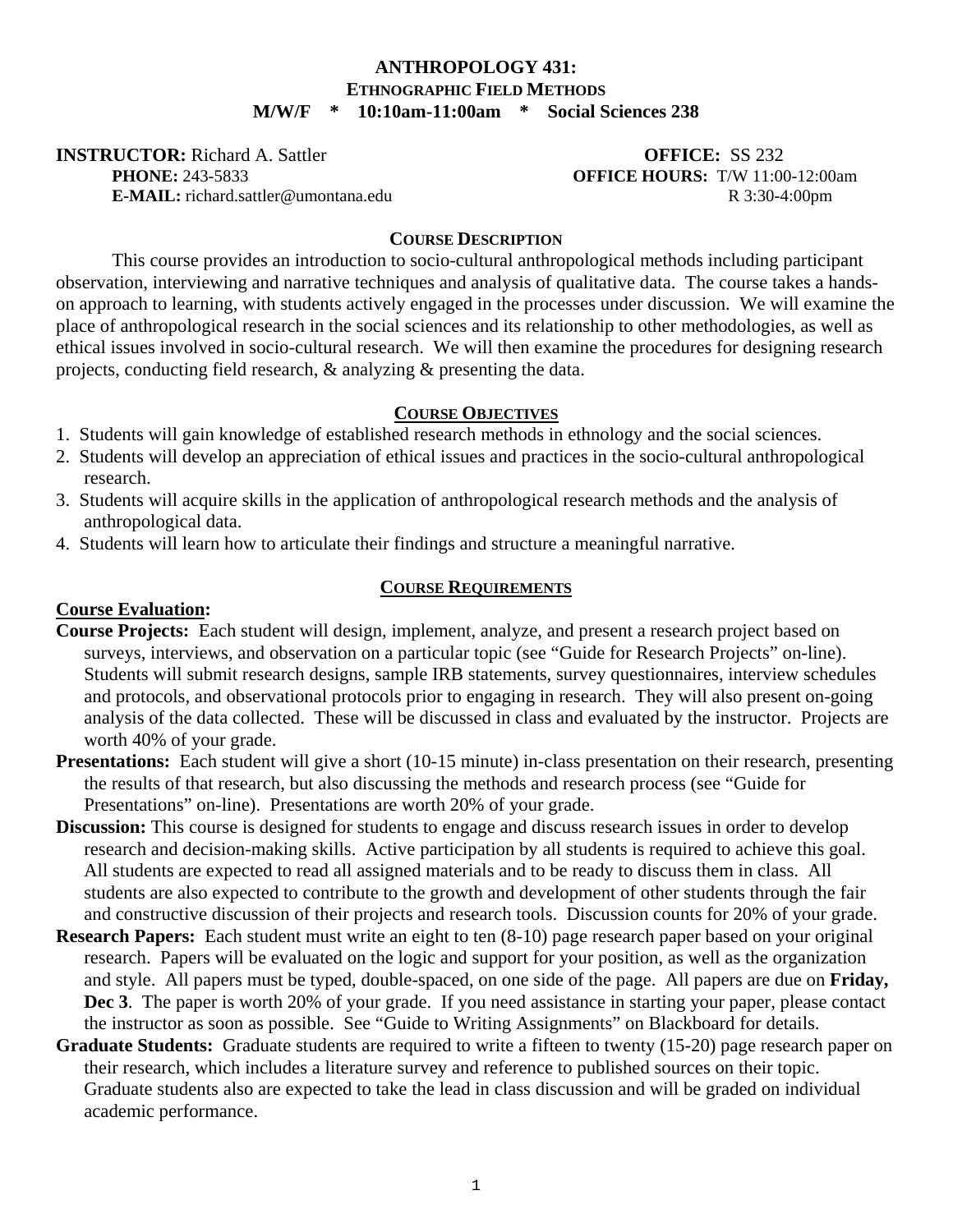## **ANTH 480: ETHICS & ANTHROPOLOGY**

**Late Work and Make-Ups:** Students are expected to turn in all work on the scheduled due date listed in the syllabus. **Late work** is subject to a **1/3-letter** grade penalty **per day** (exclusive of weekends and holidays). **No late work will be accepted after the regularly scheduled final examine unless prior arrangements have been made with the instructor**.

- **Academic Honesty:** The University of Montana expects its students to be academically honest, particularly in regard to plagiarism. "Plagiarism is the representing of another's work as one's own." Both copyright laws and University policies are rigid as concerns plagiarism. Consult the "Academic Policies and Procedures" section of the current University catalog for details regarding penalties for plagiarism.
- **Access:** This syllabus, along with reading assignments, all guides, announcements, etc., will be available online through the university library's Blackboard system. You will receive information about accessing Blackboard by an email to your official university email address.

#### **Required Readings (Available in bookstore or on 48-hour library reserve):**

Handwerker, W. Penn. **\***

2001 *Quick Ethnography*. Walnut Creek, CA: AltaMira Press.

LeCompte, Margaret D., and Jean J. Schensul**\***

1999 *Analyzing & Interpreting Ethnographic Data*. Walnut Creek, CA: AltaMira Press.

Schensul, Stephen L., Jean J. Schensul, and Margaret D. LeCompte. **\***

 1999 *Essential Ethnographic Methods: Observations, Interviews, and Questionnaires.* Walnut Creek, CA: AltaMira Press.

Silverman, David. **\***

 2004 *Qualitative Research: Theory, Method, & Practice*. Thousand Oaks, CA: Sage Publications AAA "Code of Ethics" (On-Line)

University of Montana IRB "Guidelines for the Use of Human Subjects in Research" (On-Line)

# **Reserve Readings (Available on-line on blackboard or on 48-hour library reserve):**

Bernard, H Russell.

- 2002 *Research Methods in Anthropology: Qualitative & Quantitative Methods*. 3rd ed. Walnut Creek, CA: AltaMira Press (**Selections)**.
	- Chapter 1: Anthropology and the Social Sciences.
	- Chapter 5: Research Design: Experiments and Experimental Thinking.

Chapter 6: Sampling.

Chapter 8: Nonprobability Sampling and Choosing Informants.

Chapter 10: Structured Interviewing: Questionnaires.

Fleur-Lobban, Carolyn.

2003 "Ethics and Anthropology 1890-2000: A Review of Issues & Principles." In *Ethics and the Profession of Anthropology: Dialogue for Ethically Conscious Practice*. 2nd ed. C. Fluer-Lobban, ed. Walnut Creek, CA: AltaMira Press, 1-28.

Fink, Arlene, ed.

2003 *How To Ask Survey Questions*. Vol. 2. The Survey Kit. 2nd ed. Thousand Oaks, CA: Sage Publications.

Fink, Arlene, ed.

2003 *How to Design Survey Studies*. Vol. 6. The Survey Kit. 2nd ed. Thousand Oaks, CA: Sage Publications.

Fowler, Floyd J., Jr.

1993 *Survey Research Methods*. 2nd ed. Thousand Oaks, CA: Sage Publications.

Chapter 5: Designing Questions to be Good Measures.

Chapter 6: Designing and Evaluating Survey Questions.

Murphy, Elizabeth, and Robert Dingwall.